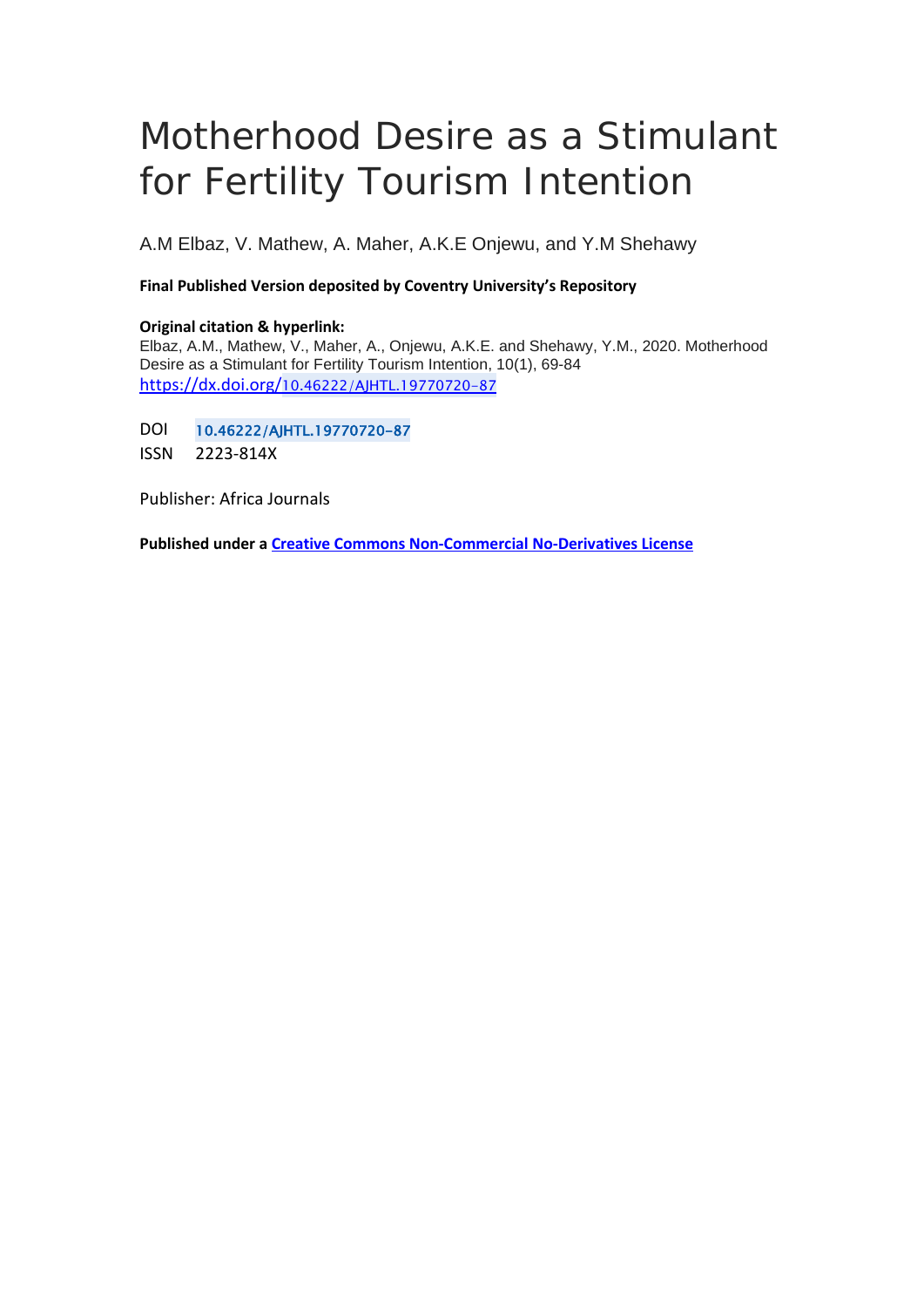# **Motherhood Desire as a Stimulant for Fertility Tourism Intention**

Ahmed Mohamed Elbaz\*

*University of Sadat City, Faculty of Tourism and Hotels, Egypt, & University of Technology and Applied Sciences - Salalah, Oman, Email, [ahmedelbaz.sal@cas.edu.om](mailto:ahmedelbaz.sal@cas.edu.om)* 

Viju Mathew *University of Technology and Applied Sciences - Salalah, Sultanate of Oman, Email, [viju.sal@cas.edu.om](mailto:viju.sal@cas.edu.om)*

Azza Maher

*University of Sadat City, Faculty of Tourism and Hotels, Egypt, Email, [azza.maher@yahoo.com](mailto:azza.maher@yahoo.com)*

[Adah-Kole Emmanuel Onjewu](https://www.sciencedirect.com/science/article/abs/pii/S0160738319300611#!) *Coventry University, School of Strategy and Leadership, CV1 5FB, UK, Email, [ac6961@coventry.ac.uk](mailto:ac6961@coventry.ac.uk)*

## Yasser Moustafa Shehawy

*University of Sadat City, Faculty of Tourism and Hotels, Egypt, & Department of Business Administration, Tourism Management, College of Business Administration, Jazan University, Kingdom of Saudi Arabia, Email, [yasser.elshehawy@fth.usc.edu.eg](mailto:yasser.elshehawy@fth.usc.edu.eg)*

*\*Corresponding Author*

**How to cite this article**: Elbaz, A.M., Mathew, V., Maher, A., Onjewu, A. E & Shehawy, Y.M. (2021). Motherhood Desire as a Stimulant for Fertility Tourism Intention. African Journal of Hospitality, Tourism and Leisure, 10(1):69-84. DOI: **<https://doi.org/10.46222/ajhtl.19770720-87>**

#### **Abstract**

This paper investigates the relationship between participants' motherhood desire and travel intention and behaviour, through the mediating role of attitude, subjective norm and perceived behaviour control. The study adopted a questionnaire among a sample representative of females with fertility complications in Gulf Cooperation Council (GCC) countries in Egypt. In total, 138 questionnaires were gathered and tested using a partial least square structural equation modelling using WarpPLS 7.0. The findings support the proposed model and show that motherhood desire has a positive influence on attitude, subjective norm and perceived behaviour control. Also, we found that the positive effect of TPB dimensions on actual behaviour is subject to females' intention to visit Egypt for fertility tourism. Besides, the study revealed that attitude partially mediates the link between motherhood, tourists' revisit intention and tourists' actual behaviour. This suggests that the positive effect of motherhood desire on tourist revisit intention and actual behaviour is subject to attitude. Drawing on the theory of planned behaviour (TPB), we develop an integrative model exploring the relationship between three distinct TPB dimensions and their influence on travel behaviour for childbearing. Such findings hold important implications both for the research community and medical tourism practitioners.

**Keywords:** Fertility tourism; theory of planned behaviour; motherhood desire; Gulf Cooperation Council (GCC);

Egypt.

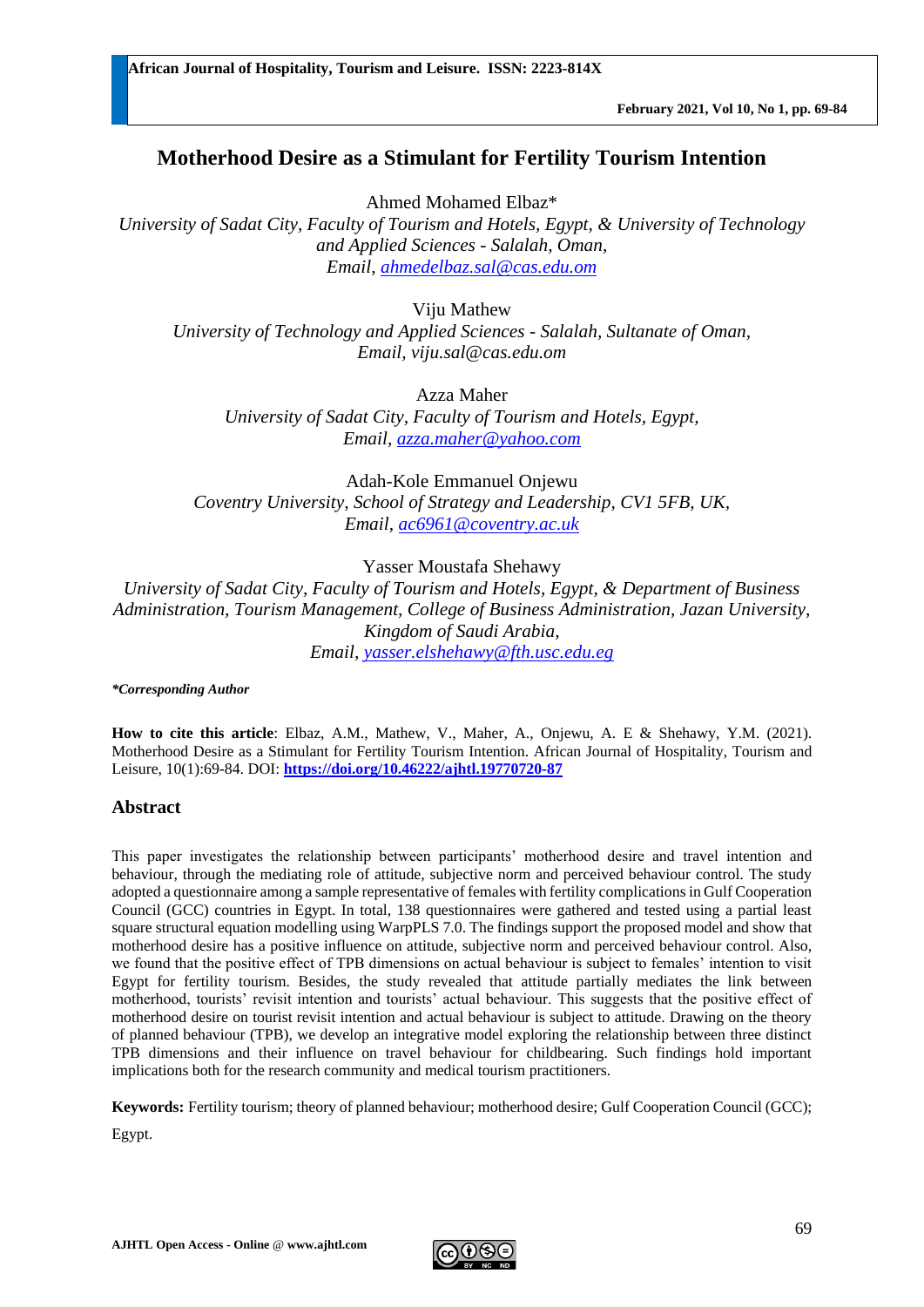

## **Introduction**

Motherhood is an essential part of many females' lives, predominantly in societies where maternity is vital to social and cultural identity (Watts, Liamputtong & Mcmicheal, 2015). Yet, there is a shortage of studies investigating fertility travel, childbearing intention and fertility treatment (Hudson, Culley, Blyth, Norton, Rapport & Pacey, 2011). Indeed, conversations on cross-border reproductive travel have been limited to healthcare platforms (Culley & Hudson, 2009). The less than developed literature in this regard could be explained by inaccessible or unobtained data. Despite the global popularity of cross-border fertility treatment (Nygren, Adamson, Zegers-Hochschild, de Mouzon & International Committee Monitoring Assisted Reproductive Technologies, 2010), record keeping has been poor. The few exceptions are Hughes and DeJean's (2010) study on fertility tourists from Canada to the US, and Whittaker and Speier's (2010) record of Australians' voyage to Europe and Asia for the same purpose. Inhorn and Shrivastav (2010) also investigated fertility travel to and from the United Arab Emirates. By and large, these studies posit that there is an exponential growth in annual crossborder fertility travel mainly by tourists from France, Germany, Italy and the Netherlands (Pennings et al., 2009). Of particular interest to researchers are the consequences of this phenomenon on sectors, clinicians and fertility support groups (Blyth & Farrand, 2005). Other areas of interest are safety, quality of pre and post-pregnancy care, affordability and medical standards in the destination country.

New studies on fertility intention is key to developed countries' understanding of fertility and varied childbearing stimulants. In fact, demographers have shown increased interest in fertility intention and an examination of the fertility domain using TPB by linking attitude, subjective norms [social approval] and perceived behaviour control to respondents' intention and behaviour (Ajzen, 1991, 2005; Ajzen & Fishbein, 1980; Fishbein & Ajzen, 2010). The questions arising in the body of work are: What is the effect of motherhood desire in explaining women's fertility travel intention and behaviour? What is the influence of travel intention on this behaviour?

Predicated on the theory of planned behaviour, and using data collected from GCC fertility tourists in Egypt, the present study attempts to answer the aforementioned questions by investigating the relationship between participants' motherhood desire and travel intention and behaviour, through the mediating role of attitude, subjective norm and perceived behaviour control. The contribution to the tourism and consumer behaviour literature are (1) highlighting the relationship between female behaviour (attitude, subjective norm and perceived behaviour control), travel intention and actual behaviour toward childbearing and (2) uncovering the role of motherhood concept in this relationship (Klobas, 2010; Watts et al., 2015). To this extent, the resulting findings will interest medical tourism professionals, barren tourists and leaders of travel agencies in Egypt, the Middle East and North Africa. It will also occasion and provoke new studies in cross-border reproductive travel and the understanding of women's motherhood intention and desire. The study is organised as follows: the next section appraises fertility treatment in Egypt and justifies empirical work in the sector and context. Thereafter, the theoretical framework and hypotheses are developed, followed by an overview of the research methods and findings. Then, the results are discussed and flanked with drawn conclusions. Finally, recommendations for researchers and policy makers are made to advance this area of study and the sector.

#### **Literature review**

#### *Fertility travel and tourism*

Medical tourism, in particular the fertility industry, is seen as an important growth sector with a market size in the range of \$1-2 billion in 2012 (Sarojini, Marwah & Shenoi, 2011),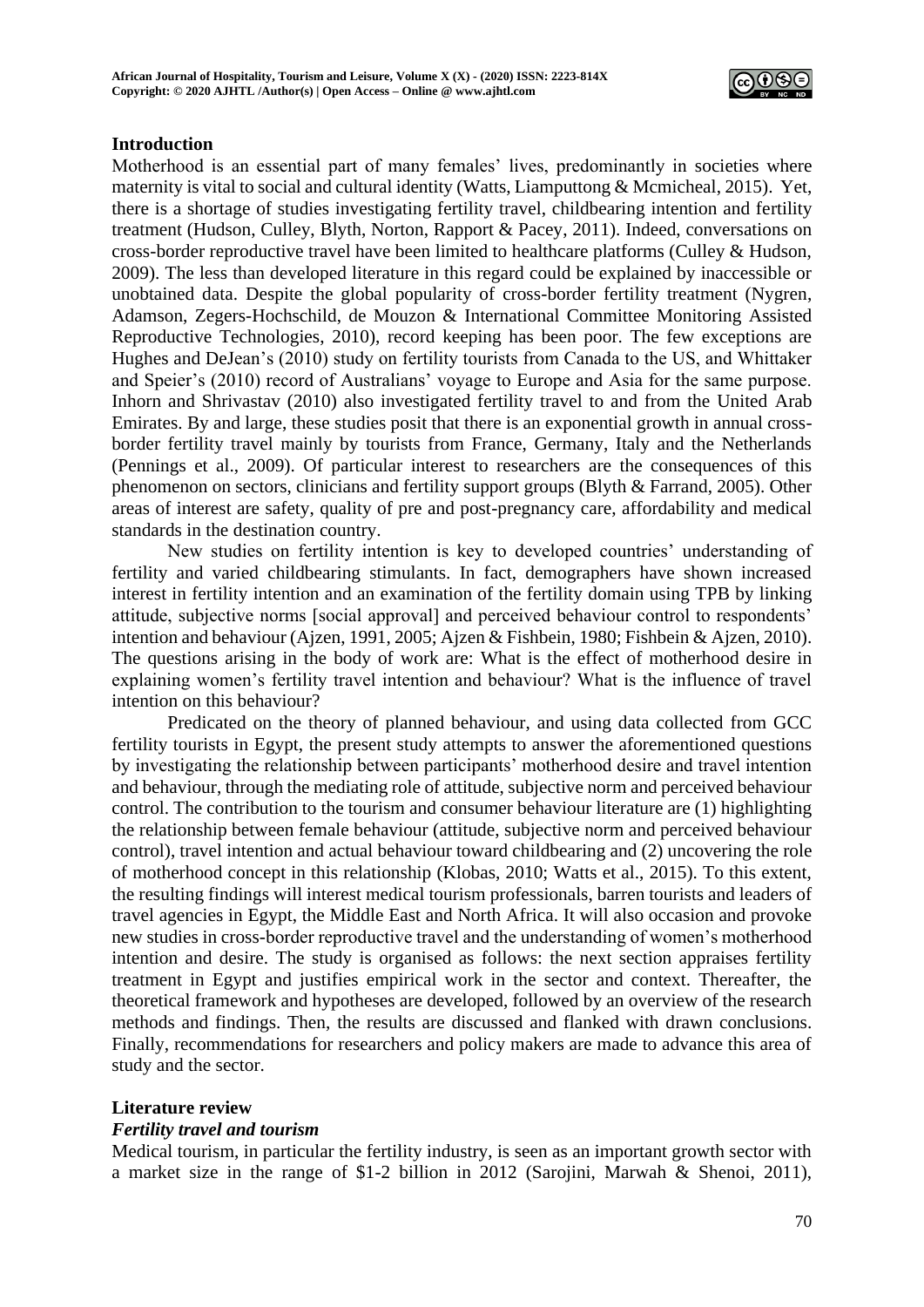

corroborating Nygren et al. (2010) that fertility tourism is a steadily growing market. Driving this growth, Shenfield, De Mouzon, Pennings, Ferraretti, Nyboe, Andersen, De Wert & ESHRE Taskforce on Cross Border Reproductive Care (2010) reported that 28% of UK fertility patients sought cross-border treatment for better quality of care. Similarly, more than 5% of Canadian fertility patients have accessed treatment in the US. However, in Asia, Middle East and Africa, there is a shortage of accessible nor accurate data on cross-border reproductive care (Connolly, 2011). This is in spite of India and Thailand being major hubs of assisted reproductive care serving patients the world over (Salama, Isachenko, Isachenko, Rahimi, Mallmann, Westphal & Patrizio, 2018). According to Storrow (2011) the cross-border reproductive treatment is influenced by a combination of factors including countries' medical infrastructure and expertise, availability and support of regulatory pillars and government policies, cost of treatment, visa availability, connectivity, translators, accommodation, access to food and medicine.

## *Fertility tourism in Egypt*

Tourism is a major driver of economic growth in Egypt, an important source of foreign exchange and a direct and indirect generator of jobs (Elbaz, Salem, Elsetouhi & Abdelhamied, 2020; Shehawy, Elbaz & Agag, 2018; Elbaz & Abou-Shouk, 2016). Hence, the global tourism boom advanced Egypt's economic development, making the country an exemplar of the positive effects of tourism which outweigh the negative (Elbaz, Haddoud & Shehawy, 2018; Elsetouhi, Hammad, Nagm & Elbaz, 2018; Abdelhamied & Elbaz, 2018; Elbaz & Haddoud, 2017; Richter & Steiner, 2008). Hence, Egypt has sought to diversify its tourism receipts by offerng new experiences such as reproductive care (Inhorn, 2016). Given the nature of infertility, diaspora communities in the MENA region first seek assistance and access to fertility services in their home countries. Egypt was one of the first countries to introduce in vitro fertilization [IVF] (Inhorn, 2016). Among the 48 Middle Eastern countries offering fertility treatment, Egypt is ranked 32nd (Adamson, 2009). In the initial period, according to Mansour and Abou-Setta (2005), there were 52 fertility centers operating in Egypt.

## **The theory of planned behaviour**

The Theory Planned Behaviour (TPB) is a model in psychology combining attitudes, subjective norms, perceived behavioural control and behaviour (Ajzen, 1991, 2005; Ajzen & Fishbein, 1980; Fishbein & Ajzen, 2010). Recent studies in the fertility sphere have been predicated on TPB (Billari, Philipov & Testa, 2009; Ajzen & Klobas, 2013), and they have shown a direct effect of attitudes (perceived benefits), subjective norms (social approval) and perceived behavioural control on the fertility intention of participants. In fact, TPB has been analysed theoretically to determine its validity for examining fertility (Ajzen, 2011; Barber, 2011; Klobas, 2011; Liefbroer, 2011; Miller, 2011; Morgan & Bachrach, 2011; Philipov, 2011), and also experimentally (Kuhnt & Trappe, 2013) to understand multi-factor paradigms in fertility intention and subsequent behaviour.

In this research, we argue that motherhood desire strongly influences female intention and actual behaviour (or goal attainment) for cross-border reproductive travel to Egypt. According to TPB, individual intentions are affected by three factors: attitude, subjective norms and perceived behaviour control. Firstly, attitude underscores individuals' internal capacity to achieve a desired goal. Secondly, subjective norms represent individuals' perception (psychological support exerted by social circle) to attain a personal goal. Lastly, perceived behavioural control refers to individuals' perception of difficulty in goal attainment. Moreover, there are several demographic factors acting as determinant variables in TPB studies since they constitute the cognitive structures leading to specific decisions (Ajzen, 2005). TPB classifies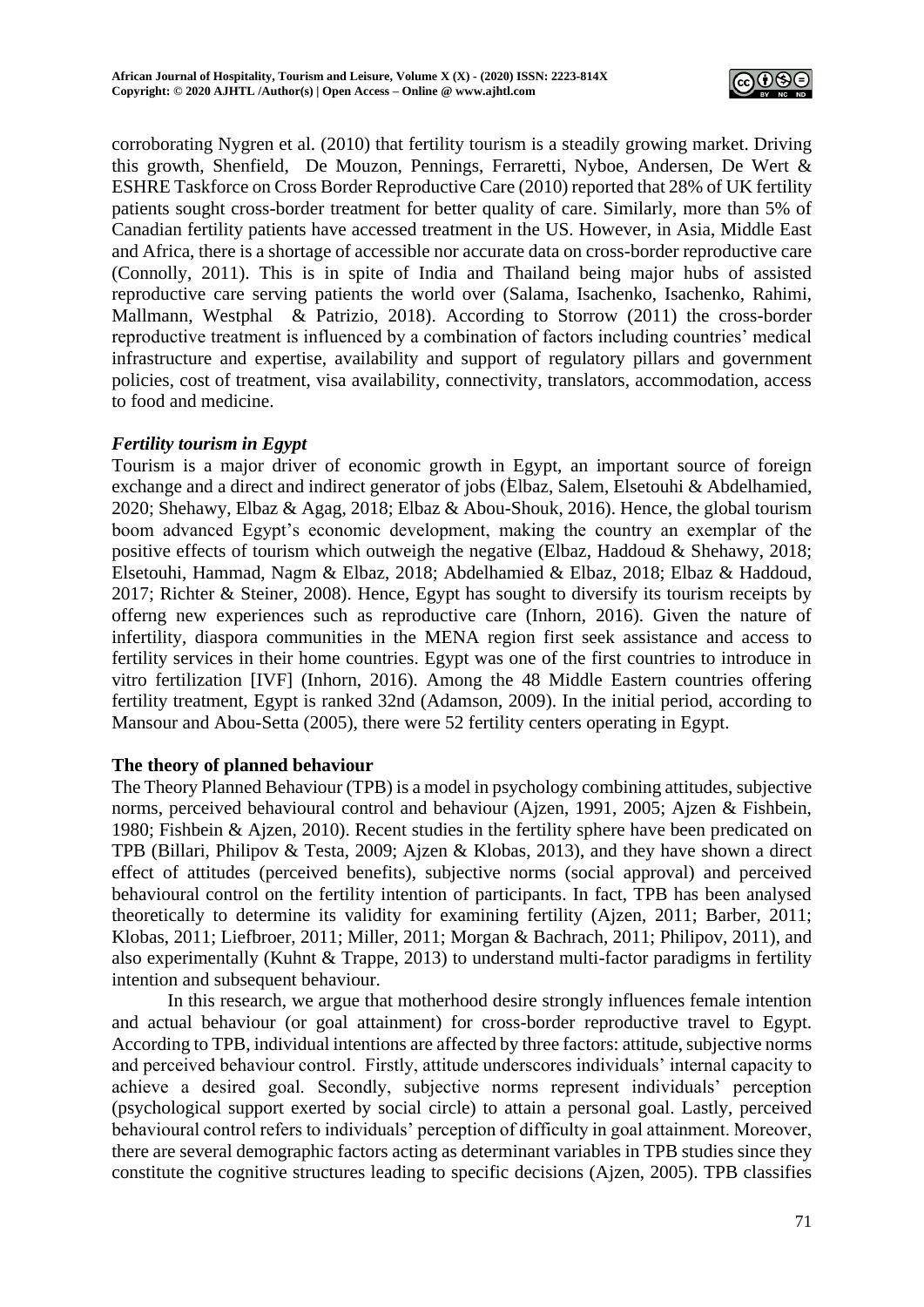

external variables into two types: (1) individual factors such as education, which may affect the attitude, subjective norms and perceived behavioural control influencing individual intention and behaviour, and (2) the environment which features as a controlling factor. The presence of external factors moderates the intention and may impact positively or negatively on perceived behavioural control. Negative effects may act as a barrier to intention formation and, consequently, prevent individuals from developing clear intentions. Furthermore, Billari et al. (2009) have previously studied female fertility intention using TPB. Similarly, Miller and Pasta (1995) analysed the effect of childbearing timing and the number of children on the behaviour of married people predicated on TPB. Then, Fishbein and Ajzen (2010) studied the stability of intentions using TPB and found that long intervals between intention formation and behaviour performance results in changing intentions.

## **Hypothesis development**

According to the TPB construct, intention informs individuals' subsequent behaviour. In the fertility domain, a number of TPB underpinned studies support the intention-behaviour correlation using experimental and empirical evidence (Billari et al., 2009; Ajzen, 2010). Other studies have also explored TPB to clarify fertility and related behaviours (Ajzen & Klobas, 2013). Indeed, maternity intention has been investigated in terms of behaviour and it is understood that childbirth is the result of behavioural action (Creanga, Odhiambo, Odera, Odhiambo, Desai, Goodwin & Goldberg, 2016). Ultimately, Ajzen and Klobas (2013) affirm that TPB and its interrelated factors can be used as an instrument to understand the fertility decision-making process.

# *Motherhood desire, attitude, subjective norms, and perceived behaviour control*

Once more, according to TPB, a change in intentions and behaviour is based on personal attitude, subjective norms and perceived behavioural control (Ajzen, 2002). TPB educes that powerful agents can foster a readiness to change intentions, promote new beliefs or alter existing ones. Galpin (1996) contends that through persuasive information and discussion change can be initiated at all levels. Thus, regular, timely and accurate information exchange develop beliefs about positive change which in turn impact on attitude, create social pressure and normative expectation (subjective norm), and develops personal control that facilitates performance/travel (perceived behavioural control) to fulfill motherhood desire. Moreover, Montgomery, Green, Maher, Tipton, O' Bannon, Murphy and Hatmaker-Flanigan (2010) confirm that family attitudes, especially those of husbands, have a significant impact on females' desire to conceive. This compounds mothers' own childbearing desire (Shandra, Hogan & Short, 2014). Montgomery et al. (2010) add that this subjective value directly contributes to childbearing attitude. Thus, the following hypothesis is proposed:

**Hypothesis 1.** Motherhood desire has a positive impact on female attitude toward having children.

According to Ajzen and Klobas (2013), social support for childbearing influences the subjective norm for the same. Precisely, TPB assumes that the belief derived from social support is an important measure of the subjective norm of childbearing. Furthermore, normative childbearing beliefs (Cialdini, Reno & Kallgren, 1990; Fishbein & Ajzen, 2010) are inferred as social referents for having a child. Therefore, we propose the following:

**Hypothesis 2.** Motherhood desire has a positive impact on the subjective norm of having children.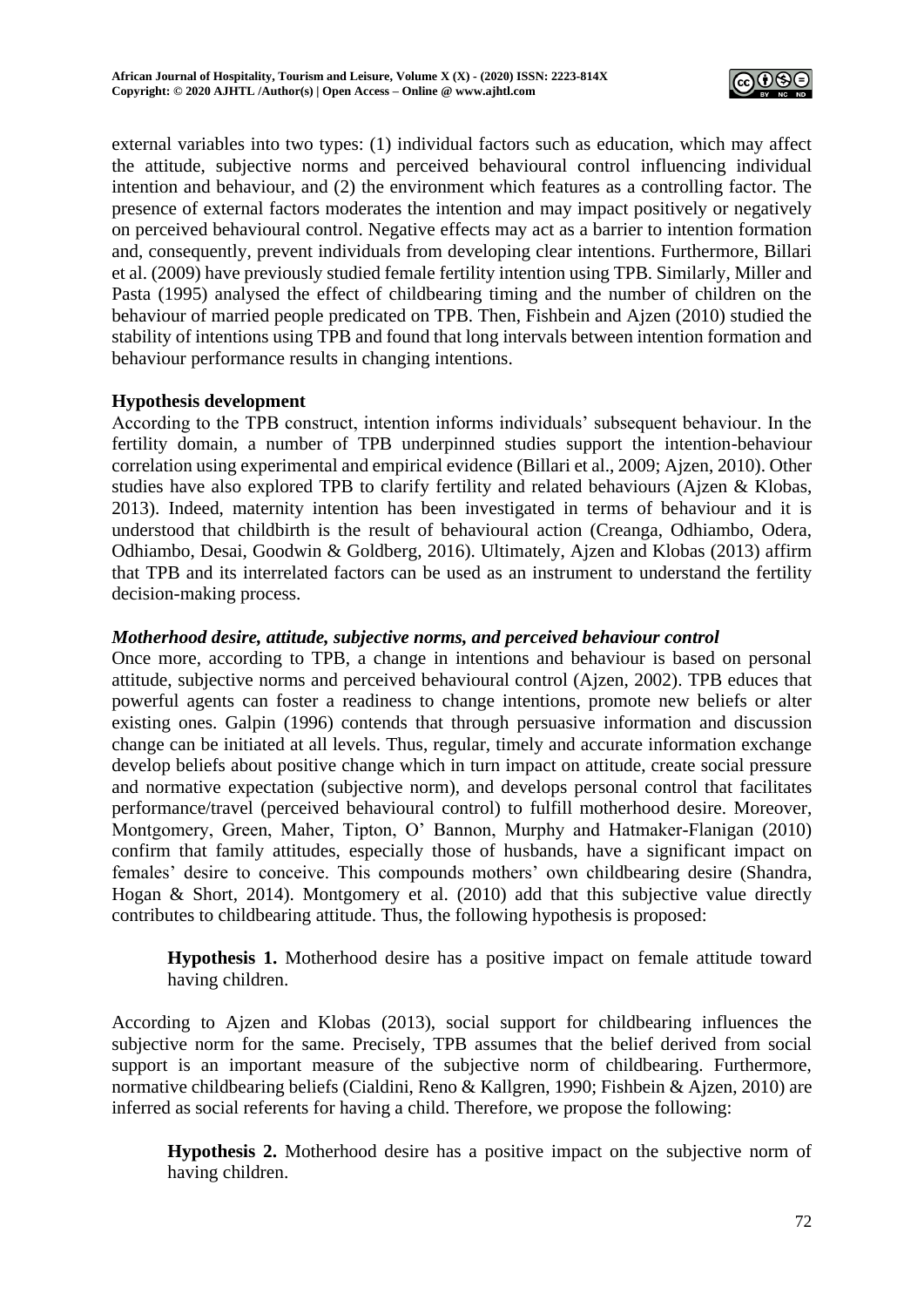

The expectancy-value model can also be used to explain the relationship between the desire for having a child and perceived behavioural control among individuals seeking children (Ajzen & Klobas, 2013). Fetscherin and Stephano (2016) argued that the more a health tourism destination offer what health tourists desire, the greater its impact on the fertility treatment decision. In other words, on the premise that health tourists can access appropriate and effective fertility care in Egypt, we hypothesise the following:

**Hypothesis 3.** Motherhood desire has a positive impact on females' perceived behaviour control toward having children.

## *Attitude and intention to visit*

Attitude is a significant antecedent that reflects a person's positive and negative beliefs vis-àvis the intention to perform a certain action. Researchers have highlighted the significance of attitude as a predictor of intention towards particular behaviour (Marcinkowski & Reid, 2019; Moyo & Tichaawa, 2017; Tichaawa & Mhlanga, 2015). Attitudes are a key construct in psychology and in the study of social change. It is a key determinant of intentions. According to Ajzen (1991), an attitude is 'the degree to which a person has a favourable or unfavorable evaluation of their behaviour'. Attitude is also considered to be a key construct in the sociopsychological process of decision-making. Miller and Pasta (1993, 1994, 1995) maintained that 'childbearing motivations' had a positive impact on women's desire, intention and behaviour to undergo appropriate fertility treatment. Thus, this attitude can have a positive impact on females' intention to remedy infertility (Liefbroer, 2005). Therefore, we propose the following hypothesis:

**Hypothesis 4.** Attitude toward having children has a positive impact on revisit intention.

## **Subjective norm and revisit Intention**

Subjective norms also play an important role as a function of intention and belief to perform a certain behaviour. A study by Salleh and Albion (2004) shows that attitude and subjective norms are significant antecedents of intention. Moreover, beliefs triggering subjective norms are considered normative. Intended behaviours are contingent on others' perception of acceptable/expected practice. For example, spouse, close friends and family feel that the individual should bear children. Important others affect people's judgment; otherwise certain behaviour may not be performed by the individual. Therefore, 'subjective norms' are perceived as normative beliefs of reference held by social groups exerting pressure on individuals to perform a certain behaviour, for example: to have a child. In addition, researchers have examined the different contexts and influences of social norms. Reher (1998) and Dalla (2001) have reported the significance of social links in Europe where strong family ties shape choices. As Micheli (2000) showed that social networks influence individuals' decision, Philipov, Speder and Billari (2006) assessed the influence of social resources on fertility intention in different countries (including Hungary and Bulgaria). Subjective norms reflect perceived expectations predetermining the adoption of a behaviour by a person or group based on individual acceptance (Ries, Hein, Pihu & Armenta, 2012). Consequently, the following hypothesis is proposed:

**Hypothesis 5.** Subjective norms toward having children has a positive impact on revisit intention.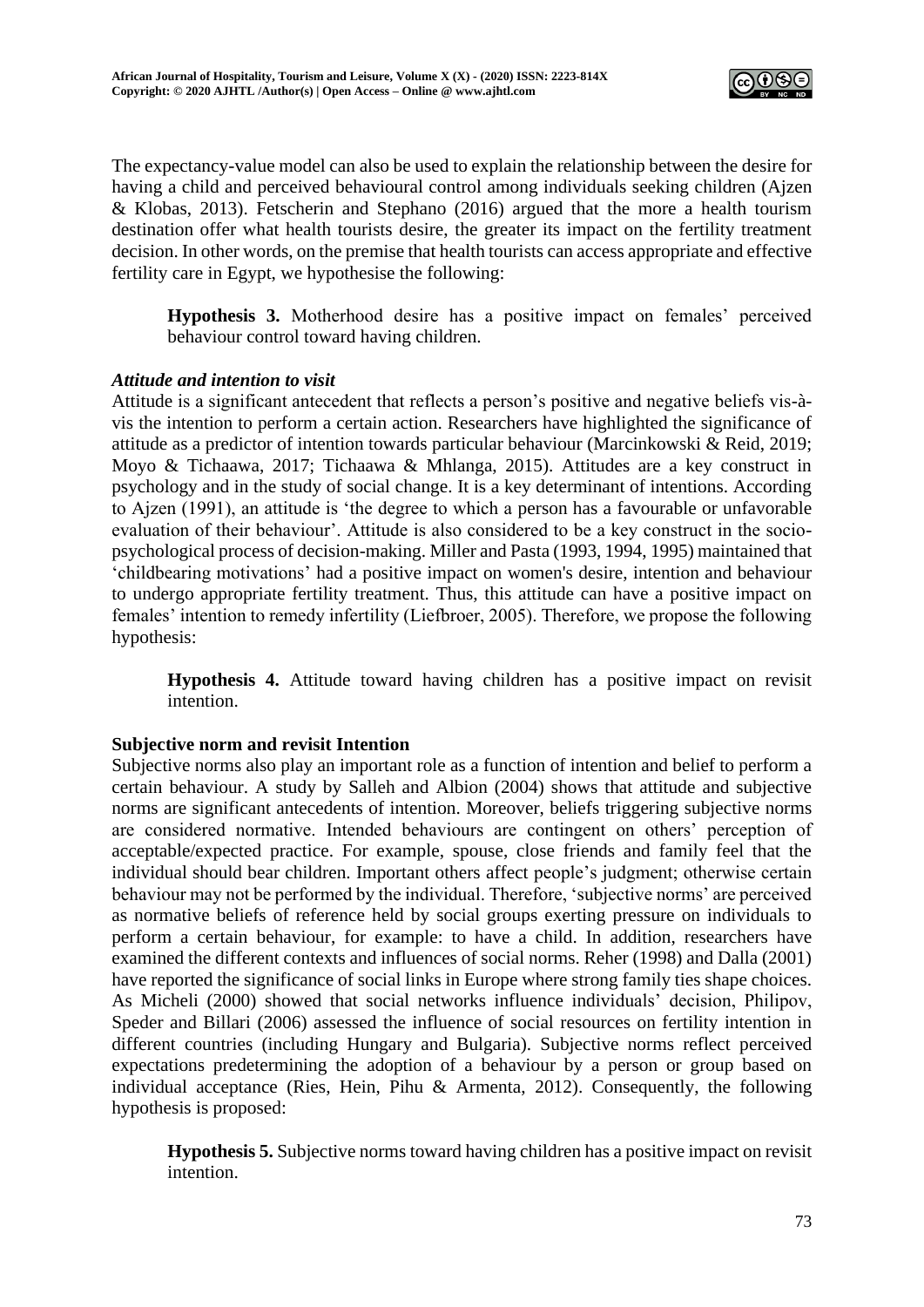

#### **Perceived behavioural control, revisit intention and actual behaviour**

According to Czerniak, Lumpe, Haney and Beck (1999), subjective norms and perceived behavioural control are fundamental to behavioural intention. Perceived behavioural control can have a direct or indirect impact on individual behaviour through intentions. Determinants of consistent beliefs about hindrances and resources such as income, wealth and education facilitate or interfere with the ability to have a child in the perception of behavioural control (Billari et al., 2009). The degree of each control factor contributes to perceived behavioural control to enable or hinder directly the behavioural performance of an individual (Ajzen, 2010). Based on this discussion, the following hypotheses are proposed:

**Hypothesis 6.** Perceived behavioural control toward having children has a positive impact on female revisit intention.

**Hypothesis 7.** Perceived behavioural control toward having children has a positive impact on females' actual behaviour.

#### **Revisit intention and actual behaviour**

Previous studies have found that TPB significantly correlates with actual behaviour (Perkins, Jensen, Jaccard, Gollwitzer, Oettingen, Pappadopulos & Hoagwood, 2007; Eccles, Hrisos, Francis, Kaner, Dickinson, Beyer & Johnston, 2006). In this vein, Naa, Onn and Meng (2016) and Tichaawa (2017) recognise the growth of travel intentions among tourists for medical treatment. They also indicate that the stronger the attitude, subjective norms and perceived behaviour control held by tourists, the stronger the influence on their travel intention to visit a destination. Al-Ziadat (2015) determined that revisit intention is positively related to actual visit behaviour. Similarly, the above is consistent with Martin, Ramamonjiarivelo and Martin (2011), Reddy, York and Brannon (2010) and Yu and Ko (2011). These studies investigated intentions and behaviour toward medical tourism and concluded that tourists' fertility visit intention positively influences their actual visit behaviour. Thus, we propose:

**Hypothesis 8.** Females' revisit intention has a positive impact on actual childbearing behaviour.

#### **The mediating role of attitude, subjective norm and perceived behavior control**

Combining the discussions of H1 to H6 the paper suggests that attitude, subjective norm and perceived behavior control act as an ideal mediator of the association between motherhood desire and female revisit intention. This hypothesis is built on the idea that motherhood desire stimulates females to visit Egypt in pursuit of fertility treatment through the mediating role of attitude, subjective norm and perceived behavior control. Therefore:

**Hypothesis 9:** Attitude *mediates the link between Motherhood desire and female revisit intention.*

**Hypothesis 10:** Subjective norm *mediates the link between Motherhood desire and female revisit intention.*

**Hypothesis 11:** Perceived behavior control *mediates the link between Motherhood desire and female revisit intention.*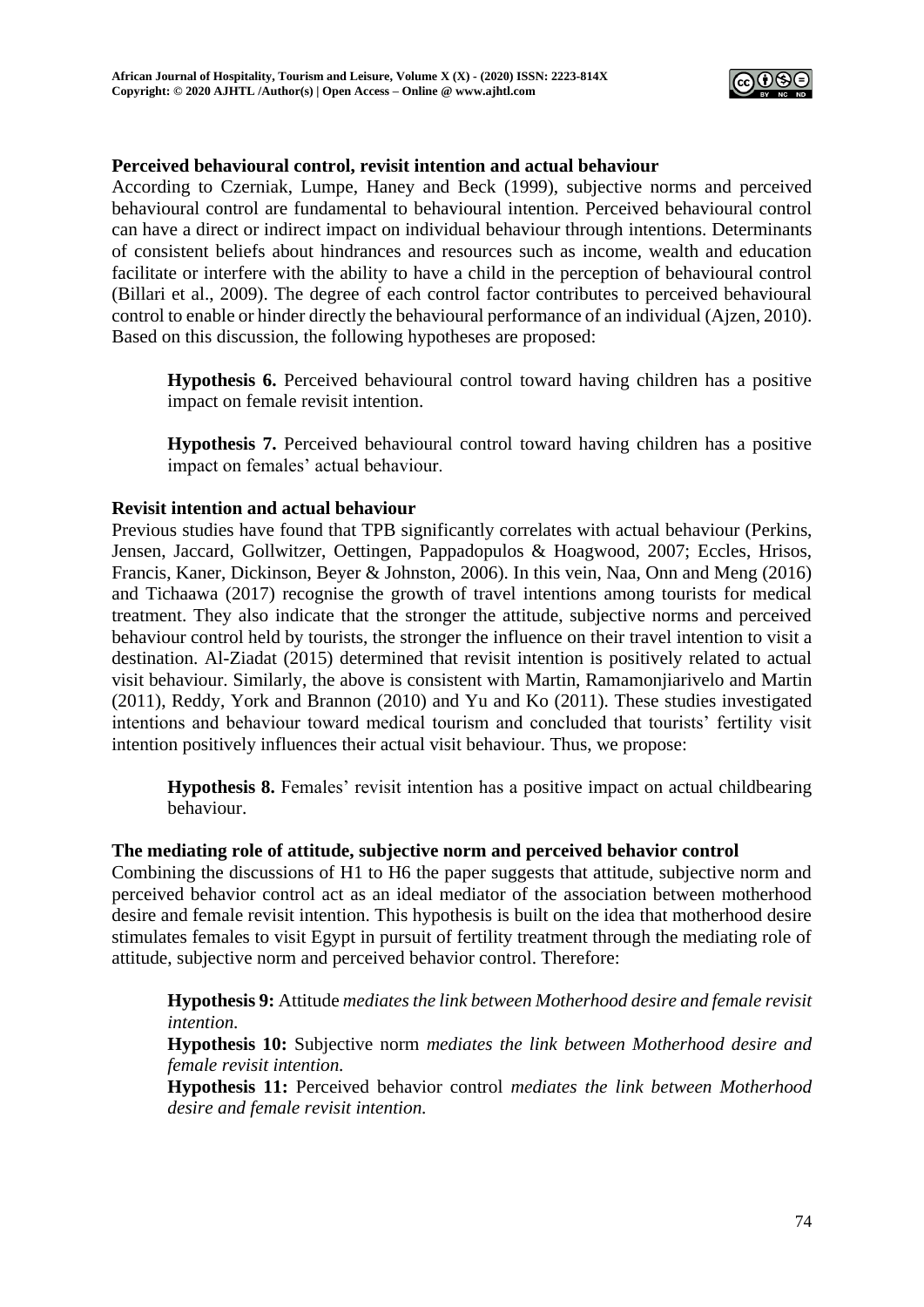

## **Method**

This inquiry focuses on cross border travel to Egypt. It analyses fertility behaviour using the TPB framework among desiring mothering. For this purpose, a specific questionnaire has been designed to capture relevant TPB dimensions and related fertility behaviours culminating into the travel decision. A non-probability convenience sampling of 138 medical tourists visiting Egyptian clinics for fertility treatment constitutes the data for this study. Paper-based questionnaires were distributed in July and August 2018 with the support of two research assistants. Notwithstanding generalisation concerns linked with convenience sampling, it remains prevalent in contemporary studies where it is difficult to access the population (Jager, Putnick & Bornstein, 2017). Coviello and Jones (2004) also contend that non-probability sampling can provide quality data when decent participation levels are achieved. Hence, nonprobability convenience sampling is adopted in the current study due to the intrinsic characteristics of medical tourists and the pragmatism needed to entice their participation (Reynolds, Simintiras & Diamantopoulos, 2003). Added to this is challenge is the restrained cultural context of GCC countries.

In 2018, the Egyptian Annual Tourism handbook indicated that approximately 89,567 medical tourists visited Egypt (Tourism in Figures, 2018). Saunders et al.'s (2016) guideline suggests a sample of 370-384 (5% error margin) for populations of this size. Thus, 300 questionnaires were distributed among health tourists, estimating a 35% return (Saunders et al., 2016). Although 144 questionnaires were returned, with 138 and 6 were deemed valid and invalid respectively.

The characteristics of the sample show that female health tourists are mainly in the 36  $- 45$  age bracket (55.1%) as shown in table 1, followed by the  $26 - 35$  group (18.8%). In addition, just under a third of therespondents hold atleast a college degree or its equivalent (30.4%), while others hold a bachelor's degree (27.5%). A vast majority of the sample are employed (85.5%). Lastly, representation of specific GCC countries in the study is as follows: almost half of the participants were from the Sultanate of Oman (49.1%), followed by the Kingdom of Saudi Arabia at 35%. 8.7% and 6.3% were nationals of the United Arab Emirates and Bahrain respectively. There were no participants from Qatar in the sample.

| <b>Characteristics</b>      | Percentage |
|-----------------------------|------------|
| Age group                   |            |
| 18-25 Years                 | 7.2        |
| 26-35 Years                 | 18.8       |
| 36-45 Years                 | 55.1       |
| 46-55 Years                 | 17.4       |
| More than 55 Years          | 1.4        |
| <b>Educational level</b>    |            |
| Junior high school or lower | 10.1       |
| Senior high school          | 23.2       |
| College or equivalent       | 30.4       |
| Bachelor degree             | 27.5       |
| Master's degree or higher   | 8.7        |
| Occupation                  |            |
| Full time student           | 1.4        |
| Unemployed                  | 31.9       |
| Employed                    | 52.2       |
| Retired                     | 7.2        |
| Others                      | 7.2        |
| <b>GCC Countries</b>        |            |
| Saudi Arabia                | 35.1       |
| <b>United Arab Emirates</b> | 8.7        |
| Oman                        | 49.9       |

|  | <b>Table 1: Sample characteristics</b> |
|--|----------------------------------------|
|  |                                        |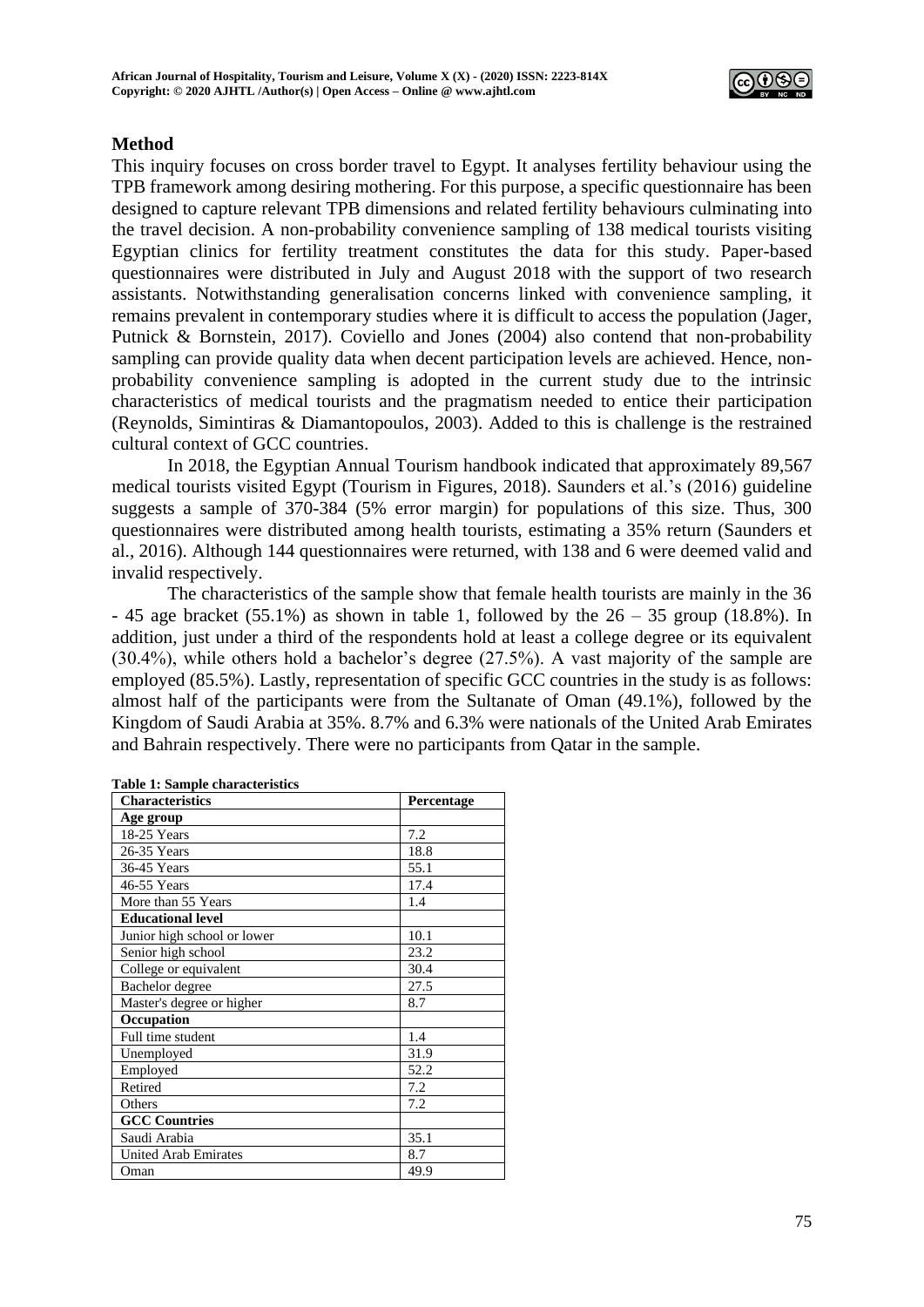

| uuu              | ິ   |
|------------------|-----|
| $-$<br><br>----- | ∪.J |

#### *Measures*

The current paper investigates six factors including motherhood desire, tourists' attitude, subjective norms, perceived behaviour, revisit intention and actual behaviour. All latent variables are measured using multiple questions on a 5-point Likert scale of 1 (strongly disagree) to 5 (strongly agree). In this manner, to confirm the paper's content validity, the indicators have been adopted from previous studies. For instance, to measure the motherhood variable, 4 items are usurped from Greil, McQuillan, Benjamins, Johnson and Heinz (2010). For subjective norms, the eight-item five-point scale are adopted from Ramamonjiarivelo et al. (2015), while measures for perceived behaviour control and attitude echo Lee, Han and Lockyer (2012). Finally, items for revisit intention and actual visit behaviour are extracted from Al Ziadat (2015).

## **Analysis and results**

Due to its efficacy in the validation and reliability of questionnaire items, this study uses the analysis of variance-based structural equations modelling. This technique is particularly useful when deploying an existing survey instrument in new contexts (Mekawy & Elbaz, 2020). Thus, we followed Kock's (2017) WarpPLS 6.0 protocol to examine the reliability and validity of the study's instruments.

## *Reliability andvValidity*

The internal reliability and convergent validity of the instruments are measured using composite reliability (CR), Cronbach's alpha coefficient and the average variance extracted (AVE). In this vein, Table 2 reveals that all the three gauges [i.e. CR, Cronbach's alpha and AVE] return indices greater than the cut-off thresholds of 0.7 and 0.5 for constructs' reliability and validity respectively (Hair, Mathews, Mathews & Sarstedt, 2016).

| <b>Constructs</b>                 | <b>Composite</b>   | Cronbach's | <b>AVE</b> | VIF   |
|-----------------------------------|--------------------|------------|------------|-------|
|                                   | <b>Reliability</b> | Alpha      |            |       |
| Motherhood (MD)                   | 0.908              | 0.847      | 0.766      | 1.354 |
| Attitude (AT)                     | 0.926              | 0.881      | 0.807      | 2.035 |
| Subjective Norms (SN)             | 0.936              | 0.920      | 0.677      | 1.388 |
| Perceived Behaviour Control (PBC) | 0.887              | 0.830      | 0.663      | 1.861 |
| Revisit Intention (RV)            | 0.892              | 0.838      | 0.674      | 1.561 |
| Actual Behaviour (AVB)            | 0.851              | 0.767      | 0.589      | 1.497 |

**Table 2: Reliability and Validity (convergent) of Measures**

The study also uses the square roots of AVE to test the instruments' discriminant validity. According to Fornell and Larcker (1981), for discriminant validity to be established, it is the square root of each AVE instrument should not be larger than the correlations with the remaining instruments. Table 3 confirms this requirement.

#### **Table 3: The square roots of the AVEs**

| Constructs |                                   |         |         |         |         |         |         |
|------------|-----------------------------------|---------|---------|---------|---------|---------|---------|
|            | Motherhood (MD)                   | (0.875) |         |         |         |         |         |
|            | Attitude (AT)                     | 0.399   | (0.814) |         |         |         |         |
|            | Subjective Norms (SN)             | 0.243   | 0.403   | (0.823) |         |         |         |
| 4.         | Perceived Behaviour Control (PBC) | 0.381   | 0.644   | 0.435   | (0.898) |         |         |
|            | Revisit Intention (RV)            | 0.412   | 0.383   | 0.405   | 0.485   | (0.821) |         |
| 6.         | <b>Actual Behaviour (AVB)</b>     | 0.378   | 0.418   | 0.397   | 0.457   | 0.450   | (0.767) |

Furthermore, multicollinearity and common method bias were checked through the variance inflation factor (VIF) and the Harman's single factor test (Kock, 2015). The VIF for all latent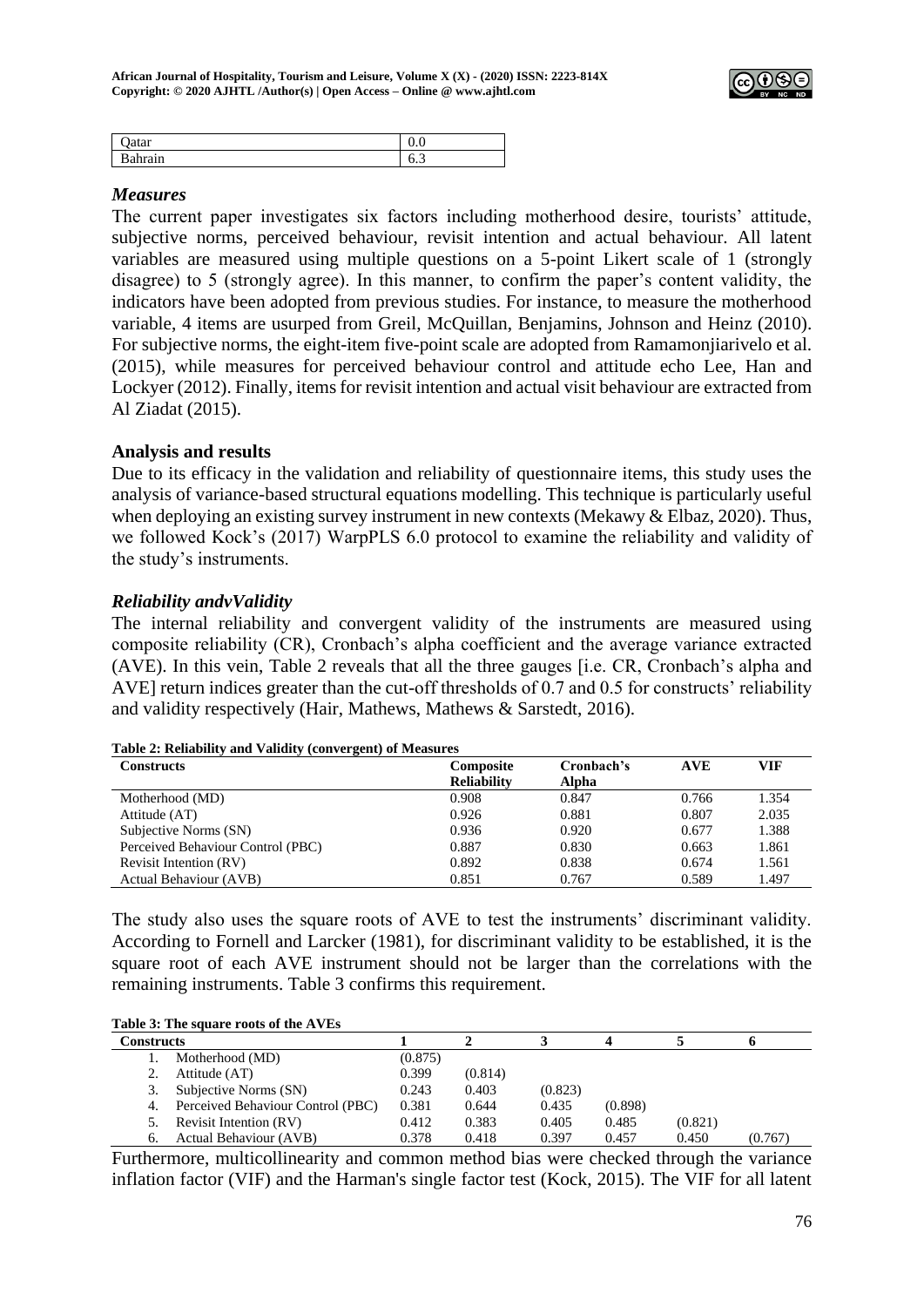

variables are lower than the threshold of 5, indicating no serious collinearity issues. Moreover, Harman's test showed that the single factor is below 50% of the total variance. This implies that there is no major indication of common method bias.

# *Structural model*

In this section, the current model (see Figure 1), path coefficients  $(\beta)$ , p values and the R<sup>2</sup> values are illustrated. Accordingly, the findings indicate that motherhood desire has a positive effect on attitude ( $\beta$  = 0.44 and  $p < .01$ ), subjective norms ( $\beta$  = 0.34 and  $p < .01$ ) and perceived behaviour control ( $\beta$  = 0.47 and  $p < .01$ ). Hence hypotheses 1, 2 and 3 are all supported. From Figure 2, it is clear that attitude has a moderate significant influence on tourists' revisit intention  $(\beta = 0.30$  and  $p < .01)$ ; meaning hypothesis 4 is supported. Subjective norms also have a positive impact on tourist revisit intention ( $\beta = 0.20$  and  $p = .04$ ). Similarly, perceived behaviour control positively impact both tourists' revisit intention ( $\beta$  = 0.21 and p = .03) and actual behaviour to visit Egypt for fertility treatment ( $\beta$  = 0.35 and p < .01). Thus, hypotheses 5, 6 and 7 are supported. Finally, tourist revisit intention is found to have a positive significant effect on actual behaviour intention ( $\beta = 0.31$  and  $p < .01$ ); inferring that hypothesis 8 is supported. Therefore, it can be concluded that motherhood desire is explained 20% by attitude, 12% by subjective norms and 22% by perceived behaviour control. For the rest, tourist revisit intention and perceived behaviour control explain 33% of tourists' actual behaviour to access fertility treatment in Egypt. Consistent with Hair et al. (2017), a blindfolding technique with an omission distance of 7 is employed to measure the models' predictive relevance. This resulted in redundancy cross validation (Q2 Stone-Geisser) standards for the endogenous latent variables above zero (attitude = 0.20, subjective norm = 13, perceived behaviour control = 21, tourist revisit intention  $=33$  and tourist actual behaviour  $= 34$ ), proving the predictive power of the model in the current paper.



Figure 1. The path coefficients and p values

As shown in Table 4, an intervening relationship analysis was explored the mediating role of attitude, subjective norms and perceived behaviour control in the connection between motherhood desire and tourist revisit intention behaviour. The study finds that attitude partially mediates the link between motherhood, tourists' revisit intention and tourists' actual behaviour. This suggests that the positive effect of motherhood desire on tourist revisit intention and actual behaviour is subject to attitude. Thus, the study supports hypothesis 9 and hypothesis 10.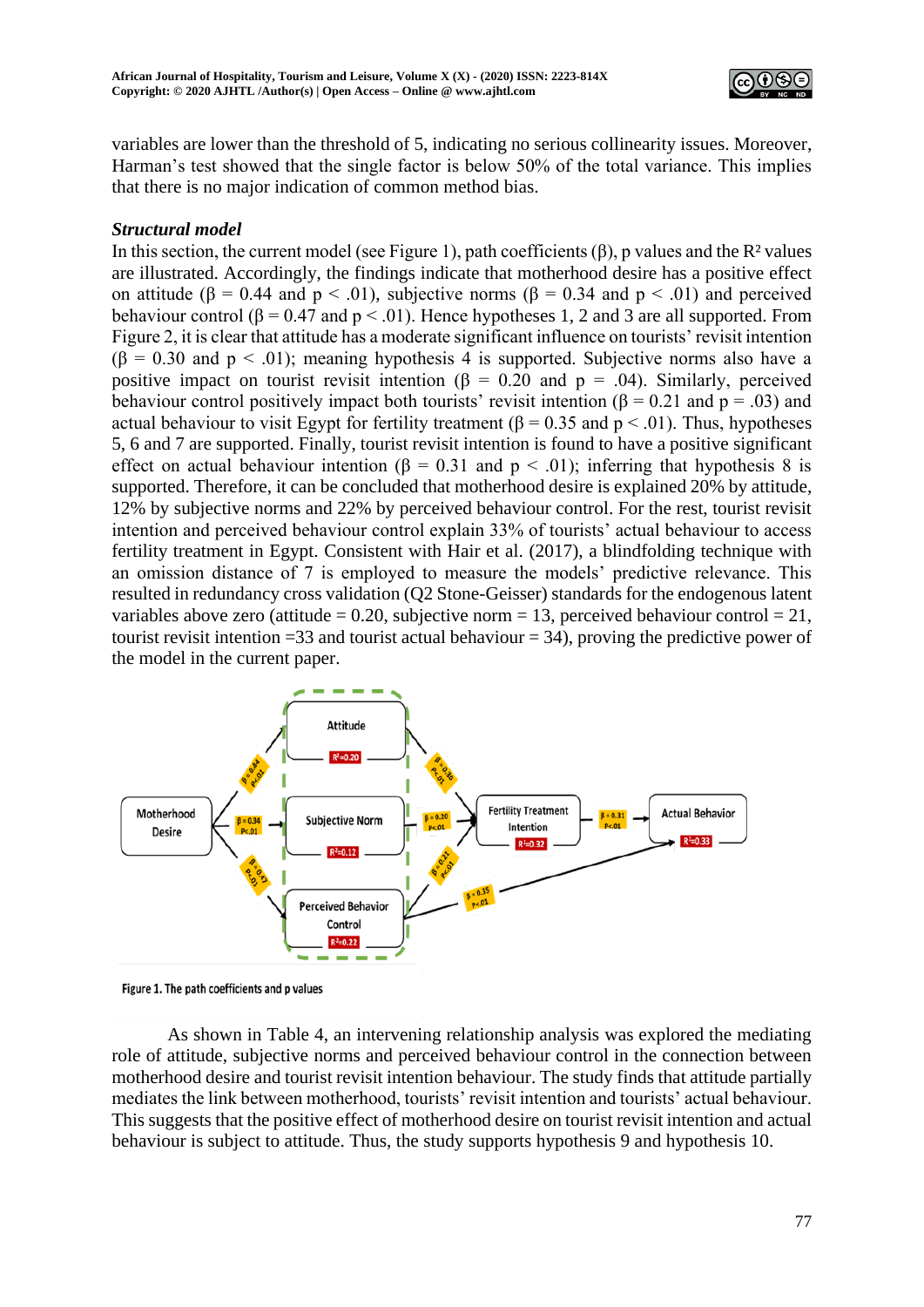

| <b>Paths</b>                                                              | <b>Significance</b>            |                                  | Confidence Intervals'<br>level used | <b>Outcome</b>    |
|---------------------------------------------------------------------------|--------------------------------|----------------------------------|-------------------------------------|-------------------|
|                                                                           | <b>Direct</b><br><b>Effect</b> | <b>Indirect</b><br><b>Effect</b> | (range: 0.5 to 0.99)                |                   |
| Motherhood on tourist revisit intention<br>via attitude                   | p<0.001                        | $p=0.02$                         | 0.240<br>0.648                      | Partial Mediation |
| Motherhood on tourist revisit intention $p<0.001$<br>via subjective norms |                                | $p=0.122$                        | 0.542<br>0.118                      | No Mediation      |
| Motherhood on tourist revisit intention<br>via perceived behaviour        | p<0.001                        | $p=0.06$                         | 0.263<br>0.668                      | No Mediation      |

#### **Table 4:** Indirect Effects Results

#### **Discussion**

Espousing TPB, this paper has investigated the impact of motherhood desire on females' actual childbearing behaviour through the intervening role of female revisit intention. The findings of the present study provide an important understanding of how motherhood desire stimulates demand for fertility treatment in Egypt. The findings show that motherhood desire has a strong positive influence on female childbearing (hypothesis 1). This result signifies that motherhood desire stimulates the attitude of females to visit Egypt in pursuit of fertility treatment and is consistent with Ajzen and Klobas (2013). To be sure, this means that reproductive beliefs affect females' reproductive attitude and, hence, develops their intention to travel for fertility treatment. Similarly, motherhood desire is found to have a strong and positive influence on females' subjective norms (hypothesis 2) and perceived behaviour control (hypothesis 3). This supports Cialdini, Reno and Kallgren (1990) and Fishbein and Ajzen's (2010) argument that motherhood desire has a positive impact on female subjective norms and perceived behavioural control toward childbearing. This means that having children is important to females' feeling and family, relatives and friends encourage them to solicit fertility treatment in Egypt.

Moreover, the results demonstrate that subjective norms and perceived behaviour control have a significant and positive effect on female revisit intention to Egypt for fertility treatment (hypotheses 4, 5 and 6). Perceived behaviour control also positively affects females' actual behaviour to visit Egypt for fertility treatment (hypothesis 7). This aligns with findings from Czerniak et al. (1999), Ajzen (2010) and Ries et.al. (2012). In addition, the significance is that females' attitude, subjective norms and perceived behavioural control toward childbearing stimulate repeat and frequent visits to Egypt for fertility care (hypothesis 8). This corresponds with Al-Ziadat (2015) and Naa et al. (2016) who found that female revisit intention has a positive and strong effect on women with infertility seeking medical redress in Egypt.

Finally, the intervening role of attitude, subjective norms and perceived behaviour control with regard to the relationship between motherhood desire and female revisit intention (hypotheses 9, 10 and 11) and actual behaviour (hypotheses12, 13 and 14) has been examined and partially supported. It means that the positive influence of motherhood desire on female intention and actual behaviour to access fertility treatment in Egypt is subject to the role of female attitude. This finding chimes with Liefbroer (2005) who argues the females' childbearing attitude positively influences intention and actual behaviour in reproductive treatment.

#### **Implications and conclusion**

The results of this study pose major implications for scholars and practitioners in tourism. It contributes to the literature by extending existing literature on TPB and medical tourism. It explores the effect of motherhood desire of female tourists' stimulation, revisit intention and actual childbearing behaviour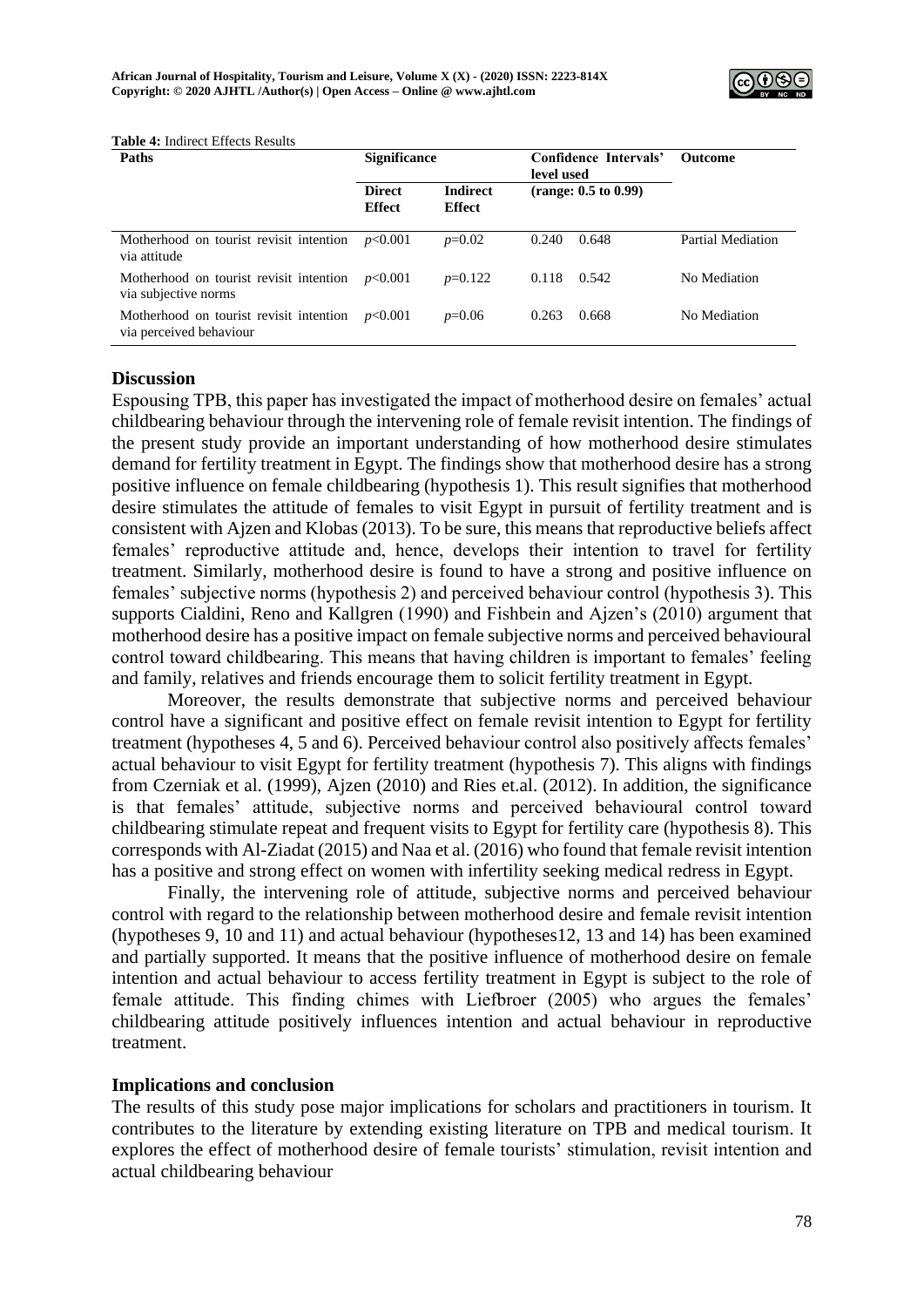

The results show that motherhood desire has a positive impact on females' attitude, subjective norms and perceived behaviour control toward childbearing. In this vein, practitioners in Egypt's fertility treatment sector require cross-cultural competence. As the current findings reflect cultural characteristics of the Arab context, we encourage further studies to explore in-depth the mediating influence of culture on the relationship between motherhood desires, females' travel intention and actual childbearing behaviour. For example, relevant stakeholders should simplify visa procedures for some nationalities in order to expand encourage and expand the fertility treatment market. Moreover, the linguistic skills and transparency of staff while interacting with clients can also be an attraction to Egypt as a fertility destination. Hence, it is crucial for staff to develop communication proficiency with clients using available promotional tools.

This research goes on to highlight critical insights into how motherhood desire combines with social behavioural factors to enhance fertility decision making. At the same time, it opens opportunities for further studies to examine multiple perspectives on the constructs and the cognitive factors that affect motherhood desire. This study also touches on existing debates in the multidisciplinary areas of socio-cognitive behaviour and health sciences. Additionally, this study adds understanding to the therapeutic potential of the healthcare environment and how it may enhance the experience of fertility treatment (Greil et al., 2010), especially in Egypt. This bears the possibility of linking the traditional tourism industry (e.g. cultural tourism, heritage tourism, and recreational tourism) to therapeutic tourism represented by the fertility sector, which may attract women and their families to visit Egypt.

Sector wise, this inquiry empirically contributes to the medical tourism industry and the rise of Egypt as a destination for international patients seeking fertility care. It informs the work of policymakers, healthcare providers, tourism-marketing agents and institutions. In addition, it addresses various economic, ethical, cultural, legal, and social issues related to fertility treatment and the burgeoning medical tourism practice emerging in the global marketplace. Furthermore, other studies can equally investigate cross-border fertility healthcare and childbearing decisions in emerging markets.

High cost of fertility treatment is the main barrier preventing females from accessing care in order to satisfy childbearing desires. Thus, policymakers should consider affordability in planning this type of tourism to meet demand at a reasonable cost. We call future research to investigate the moderating role of fertility treatment cost in such relationship.

In terms of limitations, we acknowledge the following: First, the current study has only observed GCC countries which may undermine the generalisation of the results. Therefore, we ask future investigations to test the present conceptual framework in different contexts. Second, the sample size maybe deemed relatively small in spite of access difficulty to the overall population. A larger sample will also support the generalisation of the results.

## **References**

- Abdelhamied, H. & Elbaz, A. (2018). Burnout in tourism and hospitality SMEs: The moderating role of organizational commitment. *International Journal of Heritage, Tourism and Hospitality*, *12*(2), 66-82.
- Adamson, G. D. (2009). Global cultural and socioeconomic factors that influence access to assisted reproductive technologies. *Women's Health*, *5*(4), 351-358.
- Ajzen, I. & Klobas, J. (2013). Fertility intentions: An approach based on the theory of planned behaviour. *Demographic research*, *29*, 203-232.
- Ajzen, I. (1991). The theory of planned behaviour. *Organizational behaviour and human decision processes*, *50*(2), 179-211.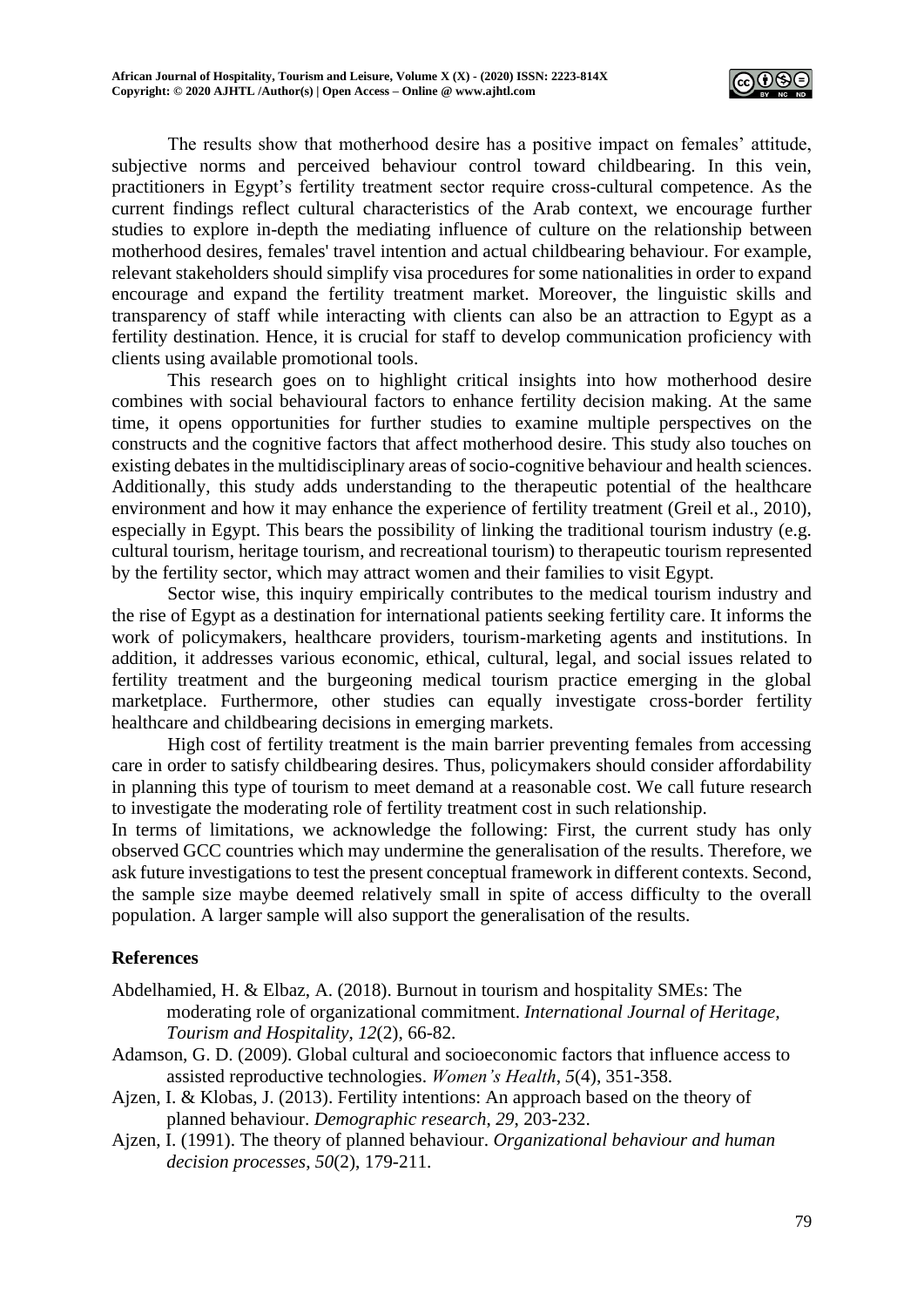

- Ajzen, I. (2002). Perceived behavioural control, self-efficacy, locus of control, and the theory of planned behaviour 1. *Journal of applied social psychology*, *32*(4), 665-683.
- Ajzen, I. (2005). *Attitudes, personality, and behaviour* (2nd ed.). Maidenhead, UK: Open University Press
- Ajzen, I. (2011). Reflections on Morgan and Bachrach's critique. *Vienna Yearbook of Population Research*, *9(2011)*, 63–69.
- Ajzen, I. & Fishbein, M. (1980). *Understanding attitudes and predicting social behaviour*. Englewood-Cliffs, NJ: Prentice-Hall.
- Al Ziadat, M. T. (2015). Applications of planned behaviour theory (TPB) in Jordanian Tourism. *International Journal of Marketing Studies*, *7*(3), 95-106.
- Barber, J. S. (2011). The Theory of Planned Behaviour: considering drives, proximity and dynamics. *Vienna Yearbook of Population Research*, *9*, 31–35.
- Bartolucci, R. (2008). Cross-border reproductive care: Italy, a case example. *Hum. Reprod*, *23*, i88.
- Billari, F. C., Philipov, D. & Testa, M. R. (2009). Attitudes, norms and perceived behavioural control: Explaining fertility intentions in Bulgaria, *European Journal of Population/Revue européenne de Démographie*, 25(4), 439–465.
- Blyth, E. & Farrand, A. (2005). Reproductive tourism a price worth paying for reproductive autonomy? *Critical Social Policy* 25(1), 91-114.
- Cialdini, R.B., Reno, R.R. & Kallgren, C.A. (1990). A focus theory of normative conduct: Recycling the concept of norms to reduce littering in public places. *Journal of Personality and Social Psychology*, 58(6), 1015-1026.
- Connolly, M. (2011). Cross-border reproductive care: market forces in action or market failure? An economic perspective. *Reproductive biomedicine online*, *23*(7), 817-819.
- Coviello, N. E. & Jones, M. V. (2004). Methodological issues in international entrepreneurship research. *Journal of Business Venturing*, *19*(4), 485-508.
- Creanga, A. A., Odhiambo, G. A., Odera, B., Odhiambo, F. O., Desai, M., Goodwin, M. & Goldberg, H. (2016). Pregnant women's intentions and subsequent behaviours regarding maternal and neonatal service utilization: results from a cohort study in Nyanza Province, Kenya. *PloS one*, *11*(9), 1-17.
- Culley, L. & Hudson, N, (2009). Fertility tourists and global consumers? A sociologal agenda for exploring cross border reproductive travel. International *Journal of Interdisciplinary Social Sciences,* 10, 139-150.
- Czerniak, C. M., Lumpe, A. T., Haney, J. J. & Beck, J. (1999). Teachers' beliefs about using educational technology in the science classroom. *International Journal of Educational Technology*, *1*(2), 1-18.
- Dalla Zuanna, G. (2001). The banquet of Aeolus. An interpretation of Italian lowest low fertility. *Demographic Research*, 4(5), 1–35.
- Eccles, M. P., Hrisos, S., Francis, J., Kaner, E. F., Dickinson, H. O., Beyer, F. & Johnston, M. (2006). Do self-reported intentions predict clinicians' behaviour: a systematic review? *Implementation Science*, *1*(1), 1-10.
- Elbaz, A. M. & Abou-Shouk, M. A. (2016). The role of tourism-related organisation networks in developing sustainable community livelihoods. *Journal of Basic and Environmental Sciences*, *3*(2016), 112-122.
- Elbaz, A. M. & Haddoud, M. Y. (2017). The role of wisdom leadership in increasing job performance: Evidence from the Egyptian tourism sector. *Tourism management*, *63*, 66-76.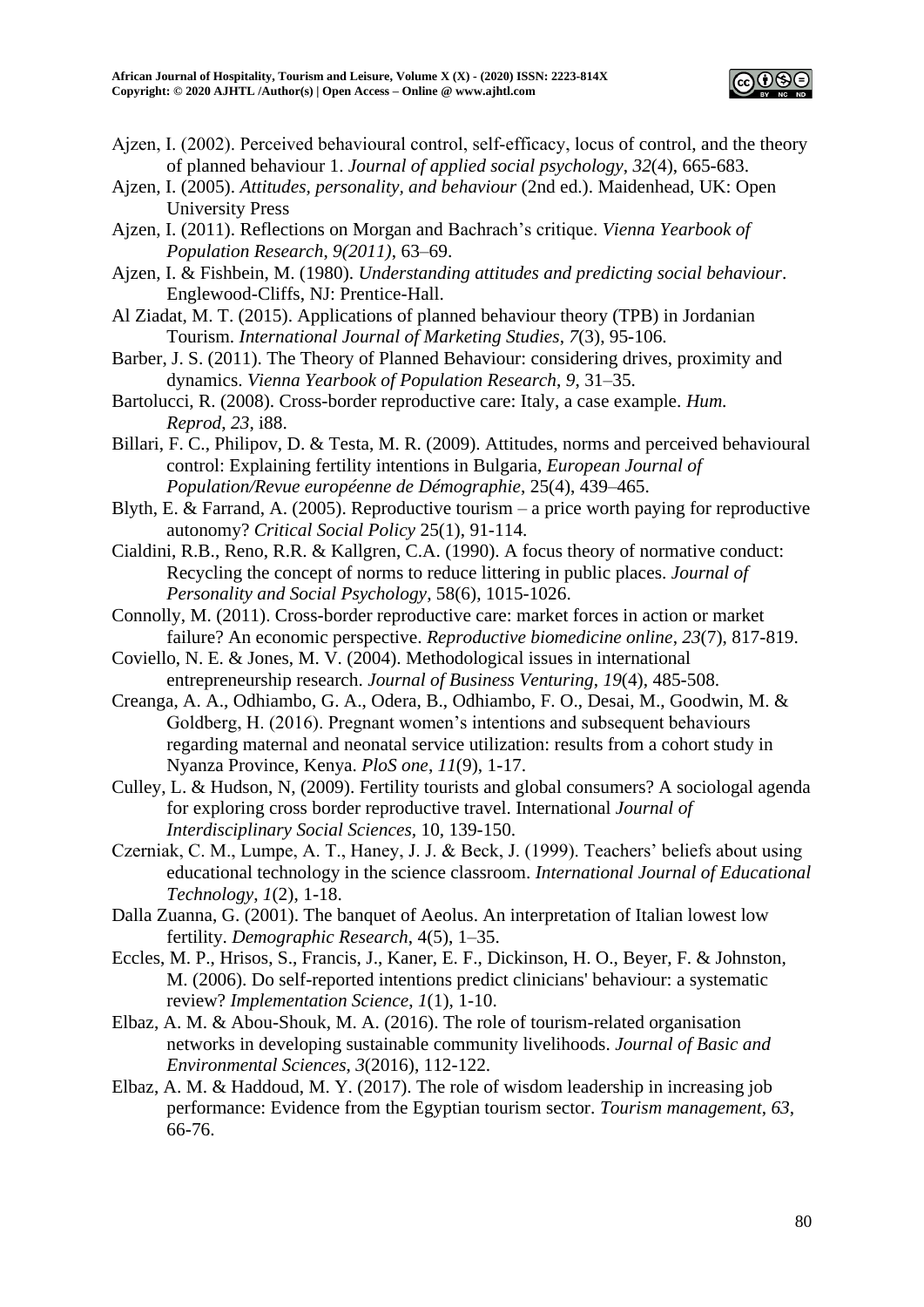

- Elbaz, A. M., Salem, I., Elsetouhi, A. & Abdelhamied, H. H. (2020). The moderating role of leisure participation in work–leisure conflict for the reduction of burnout in hotels and travel agencies. *International Journal of Tourism Research*, 22(3), 375-389.
- Elsetouhi, A. M., Hammad, A. A., Nagm, A. E. A. & Elbaz, A. M. (2018). Perceived leader behavioral integrity and employee voice in SMEs travel agents: The mediating role of empowering leader behaviors. *Tourism Management*, *65*, 100-115.
- Elbaz, A. M., Haddoud, M. Y. & Shehawy, Y. M. (2018). Nepotism, employees' competencies and firm performance in the tourism sector: a dual multivariate and qualitative comparative analysis approach. *Tourism Management*, *67*, 3-16.
- Ferraretti, A.P., Pennings, G., Gianaroli, L., Natali, F. & Magli, M.C. (2010). Cross-border reproductive care: a phenomenon expressing the controversial aspects of reproductive technologies. *Reproductive Biomedicine Online.* 20, 261-266.
- Fetscherin, M. & Stephano, R. M. (2016). The medical tourism index: Scale development and validation. *Tourism Management*, *52*, 539-556.
- Fishbein, M.; Ajzen, I. & Belief (2010). *Attitude, intention, and behaviour: An introduction to theory and research*. Reading, MA: Addison-Wesley.
- Fornell, C. & Larcker, D. F. (1981). Structural equation models with unobservable variables and measurement error: Algebra and statistics. *JMR, Journal of Marketing Research (pre-1986)*, *18*(3), 382-388.
- Galpin, T. (1996). *The human side of change: A practical guide to organization redesign.* San Francisco, CA: Jossey-Bass.
- Greil, A., McQuillan, J., Benjamins, M., Johnson, D. R., Johnson, K. M. & Heinz, C. R. (2010). Specifying the effects of religion on medical help seeking: the case of infertility. *Social Science & Medicine,* 71(4), 734-742.
- Hair Jr, J. F., Matthews, L. M., Matthews, R. L. & Sarstedt, M. (2017). PLS-SEM or CB-SEM: updated guidelines on which method to use. *International Journal of Multivariate Data Analysis*, *1*(2), 107-123.
- Hudson, N., Culley, L., Blyth, E., Norton, W., Rapport, F. & Pacey, A. (2011). Cross-border reproductive care: A review of the literature. *Reproductive Biomedicine Online*, *22*(7), 673-685.
- Hughes, E. G. & DeJean, D. (2010). Cross-border fertility services in North America: a survey of Canadian and American providers. *Fertility and sterility*, *94*(1), e16-e19.
- Inhorn MC. (2003). *Local babies, global science: gender, religion, and in vitro fertilization in Egypt*. New York, NY: Routledge.
- Inhorn, M. C. (2016). Cosmopolitan conceptions in global Dubai? The emiratization of IVF and its consequences. *Reproductive biomedicine & society online*, 2 (2016), 24-31.
- Inhorn, M. C. & Shrivastav, P. (2010) Globalization and reproductive tourism in the United Arab Emirates. *Asia-Pacific Journal of Public Health*. 22, 68S-74S.
- Inhorn, M.C. (2012). The New Arab Man: Emergent Masculinities, Technologies, and Islam in the Middle East. Princeton University Press, Princeton, NJ.
- Jager, J., Putnick, D. L. & Bornstein, M. H. (2017). II. More than just convenient: The scientific merits of homogeneous convenience samples. *Monographs of the Society for Research in Child Development*, *82*(2), 13-30.
- Klobas, J. (2011). The Theory of Planned Behaviour as a model of reasoning about fertility decisions. *Vienna Yearbook of Population Research*, *9*, 47-54.
- Kock, N. (2015). Common method bias in PLS-SEM: A full collinearity assessment approach. *International Journal of e-Collaboration (IJeC)*, *11*(4), 1-10.
- Kock, N. (2017). WarpPLS user Manual: Version 6.0. Laredo, TX: ScriptWarp Systems.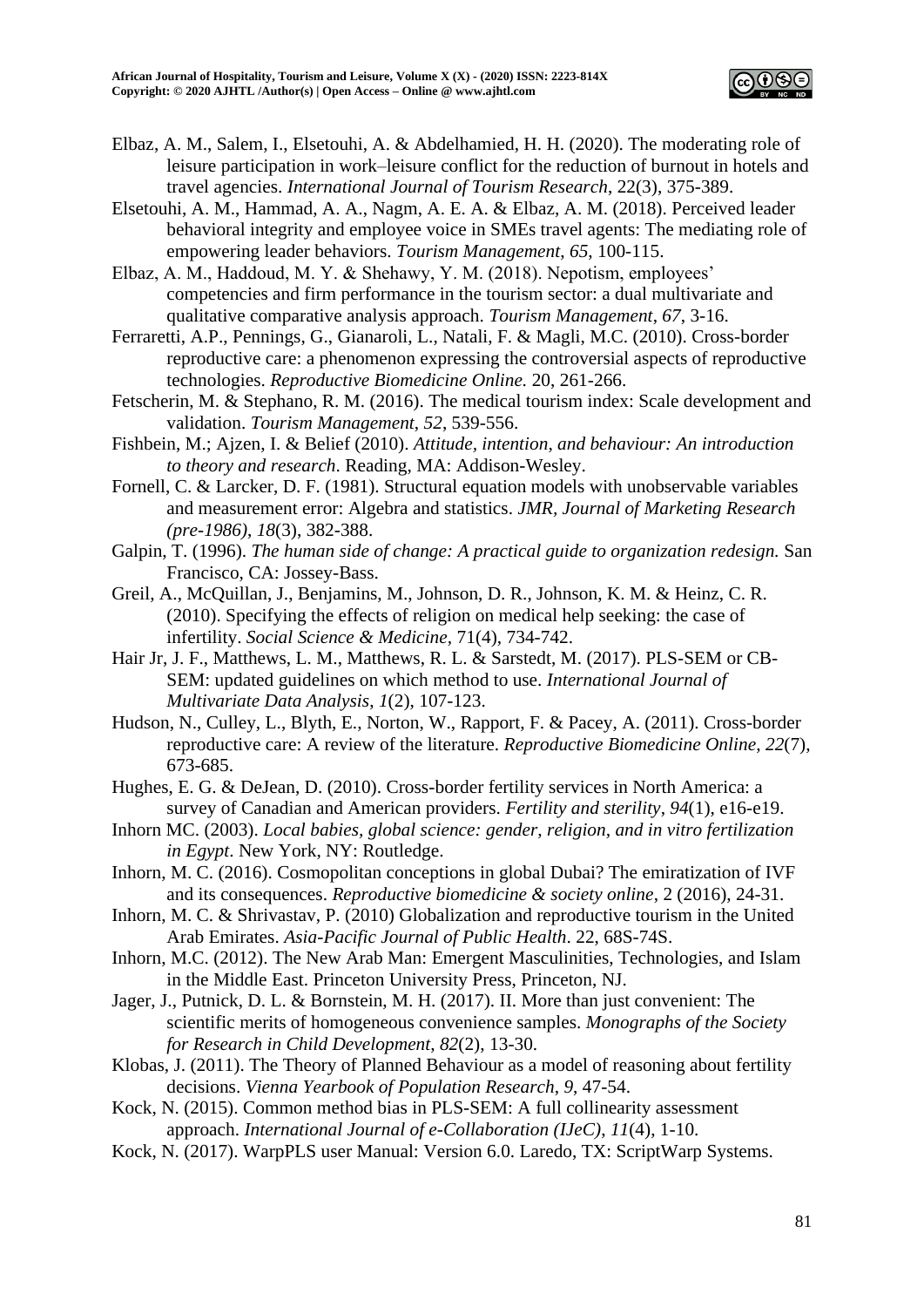

- Kuhnt, A. K. & Trappe, H. (2013). Easier said than done: Childbearing intentions and their realization in a short-term perspective. *Rostock: Max Planck Institute for Demographic Research (MPIDR working paper WP-2013-018)*.
- Lee, M., Han, H. & Lockyer, T. (2012). Medical tourism—attracting Japanese tourists for medical tourism experience. *Journal of Travel & Tourism Marketing*, *29*(1), 69-86.
- Lee, T. H. (2012). Gender differences in voluntary turnover: Still a paradox? *International Business Research*, 5(10), 19-28.
- Liefbroer, A. C. (2005). The impact of perceived costs and rewards of childbearing on entry into parenthood: evidence from a panel study. *European Journal of Population Revue européenne de Démographie*, *21*, 367–391.
- Liefbroer, A. C. (2011). On the usefulness of the theory of planned behaviour for fertility research. *Vienna Yearbook of Population Research*, *9*, 55-62.
- Mansour Ragaa T., Abou-Setta A. M. (2005). Assisted reproductive technology in Egypt, 2001: results generated from the Egyptian IVF registry, *Middle East Fertility Society Journal, 10*(2), 87-93*.*
- Marcinkowski, T. & Reid, A. (2019). Reviews of research on the attitude–behaviour relationship and their implications for future environmental education research. *Journal [Environmental Education Research,](https://www.tandfonline.com/toc/ceer20/current)* 25(4), 459-471.
- Martin, D. S., Ramamonjiarivelo, Z. & Martin, W. S. (2011). MEDTOUR: A scale for measuring medical tourism intentions. *Tourism Review*, 66(1/2), 45–56.
- Mekawy, M. & Elbaz, A.M. (2020). Using a fuzzy-set configuration approach and structural equation modelling to explore the effect of destination residents' motives on tourism value cocreation. *African Journal of Hospitality, Tourism and Leisure*, 9(5),771-792.
- Micheli, G. A. (2000). Kinship, family and social network: The anthropological embedment of fertility change in southern Europe. *Demographic Research*, 3(2000), 1-35.
- Miller, W. B. (2011). Comparing the TPB and the T-D-I-B framework. *Vienna Yearbook of Population Research*, 9, 19–29.
- Miller, W. B. & Pasta, D. J. (1993). Motivational and non-motivational determinants of childnumber desires. *Population and Environment*, 15, 113–138.
- Miller, W. B. & Pasta, D. J. (1994). The psychology of child timing: A measurement instrument and a model. *Journal of Applied Social Psychology*, 24, 218–250.
- Miller, W. B. & Pasta, D. J. (1995). Behavioural intentions: Which ones predict fertility behaviour in married couples? *Journal of Applied Social Psychology*, 25, 530–555.
- Montgomery, K. S., Green, T., Maher, B., Tipton, K., O'Bannon, C., Murphy, T. & Hatmaker-Flanigan, E. (2010). Women's desire for pregnancy. *The Journal of perinatal education*, *19*(3), 53-61.
- Morgan, P. S. & Bachrach, C. A. (2011). Demographic debate is the theory of planned behaviour an appropriate model for human fertility? *Vienna Yearbook of Population Research*, *9*, 11–18.
- Moyo, S. & Tichaawa, T. M. (2017). Community involvement and participation in tourism development: A Zimbabwe study. *African Journal of Hospitality, Tourism and Leisure*, 6(1), 1-15.
- Na, S. A., Onn, C. Y. & Meng, C. L. (2016). Travel intentions among foreign tourists for medical treatment in Malaysia: An empirical study. *Procedia-Social and Behavioral Sciences*, *224*, 546-553.
- Nygren, K., Adamson, D., Zegers-Hochschild, F., de Mouzon, J. & International Committee Monitoring Assisted Reproductive Technologies. (2010). Cross-border fertility care— International Committee Monitoring Assisted Reproductive Technologies global survey: 2006 data and estimates. *Fertility and sterility*, *94*(1), e4-e10.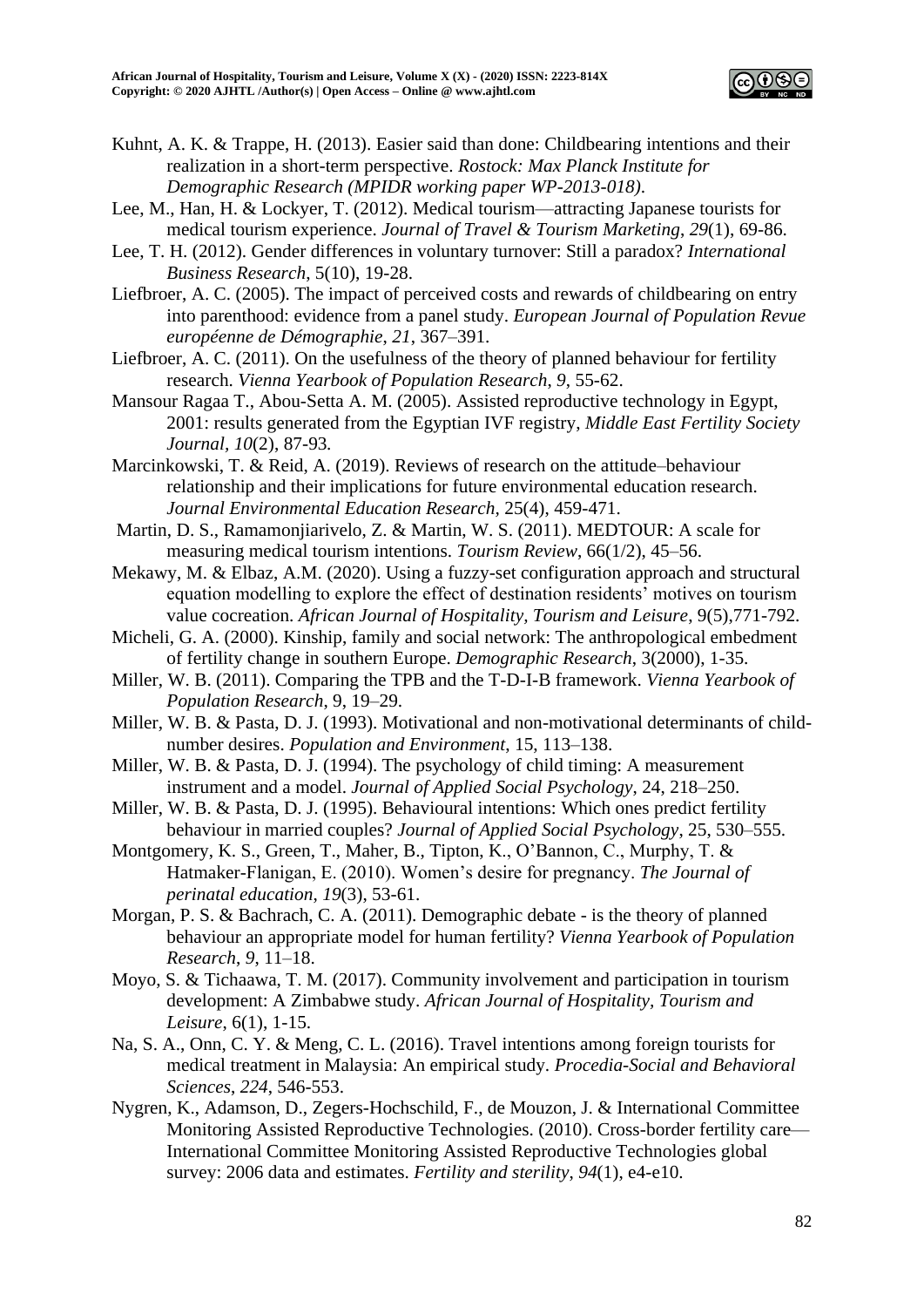

- Pennings, G. Autin, C. Decleer, W. Delbaere, A. Delbeke, L. Delvigne, A. De Neubourg, D. Devroey, P. Dhont, M. D'Hooghe, T. Gordts, S. Lejeune, B. Nijs, M. Pauwels, P. Perrad, B. Pirard, C. & Vandekerckhove, F. (2009) Cross-border reproductive care in Belgium. *Human Reproduction*. 24, 3108-3118.
- Perkins, M., Jensen, P., Jaccard, J., Gollwitzer, P., Oettingen, G., Pappadopulos, E. & Hoagwood, K. (2007). Applying theory-driven approaches to understanding and modifying clinicians' behaviour: What do we know? *Psychiatric Services*, *58*(3), 342- 348.
- Philipov, D. (2011). Theories on fertility intentions: a demographer's perspective. *Vienna Yearbook of Population Research*, *9*, 37–45.
- Philipov, D., Spe´ der, Z. & Billari, F. C. (2006). Soon, later, or ever? The impact of anomie and social capital on fertility intentions in Bulgaria (2002) and Hungary (2001). *Population Studies*, 60(3), 289–308.
- Ramamonjiarivelo, Z., Martin, D. S. & Martin, W. S. (2015). The determinants of medical tourism intentions: Applying the theory of planned behaviour. *Health marketing quarterly*, *32*(2), 165-179.
- Reddy, S. G., York, V. K. & Brannon, L. A. (2010). Travel for treatment: Students' perspective on medical tourism. *International Journal of Tourism Research*, 12(5), 510–522.
- Reher, D. S. (1998). Family ties in Western Europe: Persistent contrasts. *Population and Development Review*, 24(2), 203–234.
- Reynolds, N. L., Simintiras, A. C. & Diamantopoulos, A. (2003). Theoretical justification of sampling choices in international marketing research: Key issues and guidelines for researchers. *Journal of international business studies*, *34*(1), 80-89.
- Ries, F., Hein, V., Pihu, M. & Armenta, J. M. S. (2012). Self-identity as a component of the Theory of Planned Behaviour in predicting physical activity. *European Physical Education Review*, *18*(3), 322-334.
- Salama, M., Isachenko, V., Isachenko, E., Rahimi, G., Mallmann, P., Westphal, L. M. & Patrizio, P. (2018). Cross border reproductive care (CBRC): A growing global phenomenon with multidimensional implications (a systematic and critical review). *Journal of assisted reproduction and genetics*, *35*(7), 1277-1288.
- Salleh, S. & Albion, P. (2004). Using the theory of planned behaviour to predict Bruneian teachers' intentions to use ICT in teaching. In C. Crawford et al. (Eds.). *Proceedings of Society for Information Technology and Teacher Education International Conference 2004* (pp. 1389-1396). Chesapeake, VA: Association for the Advancement of Computing in Education.
- Sarojini, N., Marwah, V. & Shenoi, A. (2011). Globalisation of birth markets: a case study of assisted reproductive technologies in India. *Globalization and health*, *7*(27), 1-9.
- Shandra, C. L., Hogan, D. P. & Short, S. E. (2014). Planning for motherhood: fertility attitudes, desires and intentions among women with disabilities. *Perspectives on sexual and reproductive health*, *46*(4), 203-210.
- Shehawy, Y. M., Elbaz, A. & Agag, G. M. (2018). Factors affecting employees' job embeddedness in the Egyptian airline industry. *Tourism Review*, 73(4), 548-571.
- Shenfield, F., De Mouzon, J., Pennings, G., Ferraretti, A. P., Nyboe Andersen, A., De Wert, G. & ESHRE Taskforce on Cross Border Reproductive Care. (2010). Cross border reproductive care in six European countries. *Human Reproduction*, *25*(6), 1361-1368.
- Storrow, R. F. (2011). Assisted reproduction on treacherous terrain: the legal hazards of cross-border reproductive travel. *Reproductive biomedicine online*, *23*(5), 538-545.